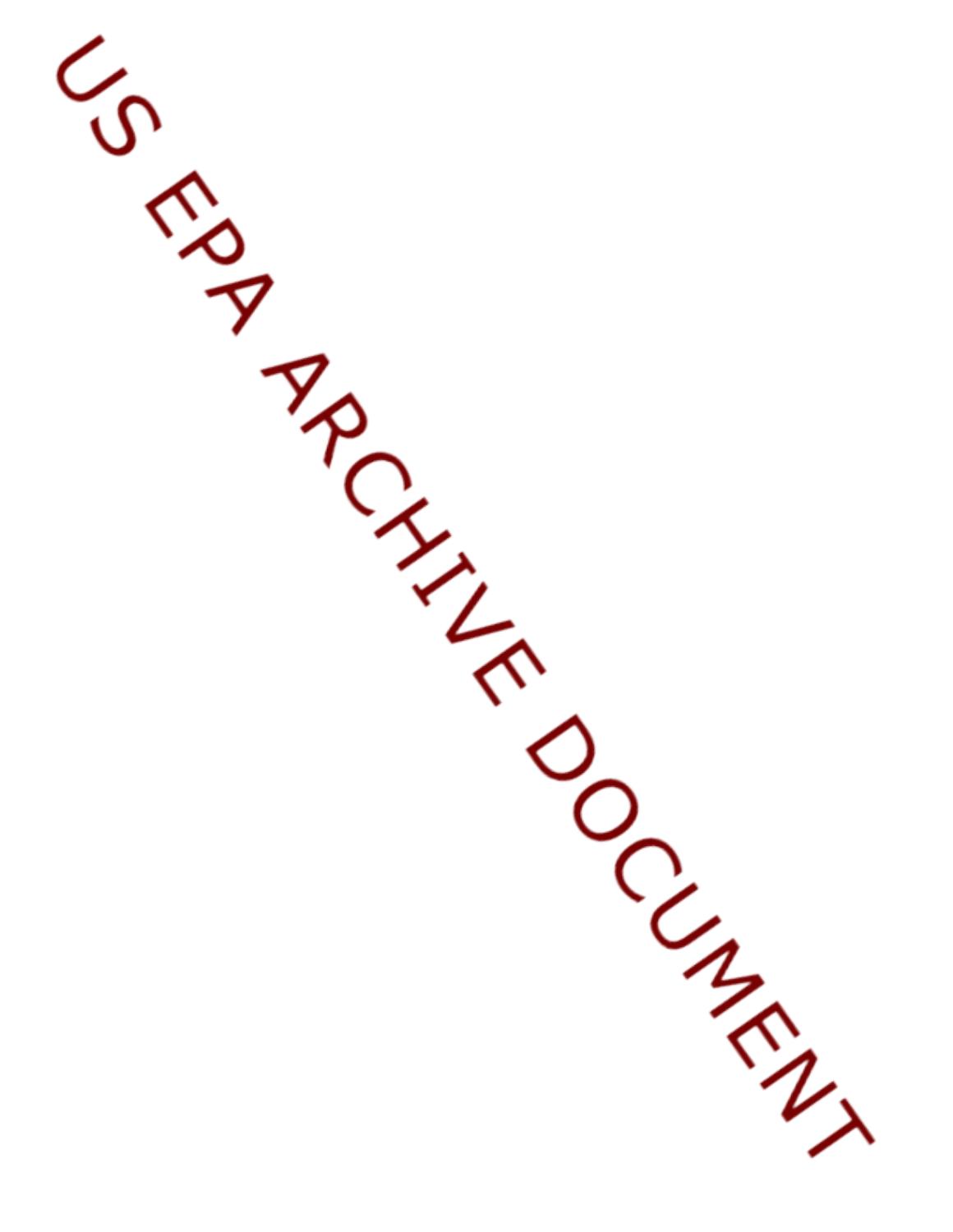|                                                                                       | UNITED STATES ENVIRONMENTAL PROTECTION AGENCY<br>Office of Research and Development<br><b>ET</b><br>Washington, D.C. 20460 |
|---------------------------------------------------------------------------------------|----------------------------------------------------------------------------------------------------------------------------|
| <b>ENVIRONMENTAL TECHNOLOGY VERIFICATION PROGRAM</b><br><b>VERIFICATION STATEMENT</b> |                                                                                                                            |
| <b>TECHNOLOGY TYPE:</b>                                                               | POLYCHLORINATED BIPHENYL (PCB) FIELD ANALYTICAL<br><b>TECHNIQUES</b>                                                       |
| <b>APPLICATION:</b>                                                                   | <b>MEASUREMENT OF PCBs IN SOILS AND SOLVENT EXTRACTS</b>                                                                   |
| <b>TECHNOLOGY NAME:</b>                                                               | <b>PCB IN SOIL TUBE ASSAY</b>                                                                                              |
| COMPANY:<br><b>ADDRESS:</b>                                                           | <b>ENVIROLOGIX INC.</b><br><b>55 INDUSTRIAL WAY</b><br>PORTLAND, ME 04103                                                  |
| PHONE:                                                                                | (207) 797-0300                                                                                                             |

The U.S. Environmental Protection Agency (EPA) has created a program to facilitate the deployment of innovative technologies through performance verification and information dissemination. The goal of the Environmental Technology Verification (ETV) Program is to further environmental protection by substantially accelerating the acceptance and use of improved and more cost-effective technologies. The ETV Program is intended to assist and inform those involved in the design, distribution, permitting, and purchase of environmental technologies. This document summarizes the results of a demonstration of EnviroLogix Inc. PCB in Soil Tube Assay.

## **PROGRAM OPERATION**

EPA, in partnership with recognized testing organizations, objectively and systematically evaluates the performance of innovative technologies. Together, with the full participation of the technology developer, they develop plans, conduct tests, collect and analyze data, and report findings. The evaluations are conducted according to a rigorous demonstration plan and established protocols for quality assurance. EPA's National Exposure Research Laboratory, which conducts demonstrations of field characterization and monitoring technologies, with the support of the U.S. Department of Energy's (DOE) Environmental Management (EM) program, selected Oak Ridge National Laboratory (ORNL) as the testing organization for the performance verification of polychlorinated biphenyls (PCBs) field analytical techniques.

## **DEMONSTRATION DESCRIPTION**

In July 1997, the performance of six PCB field analytical techniques was determined under field conditions. In September 1998, the performance of EnviroLogix Inc.'s PCB in Soil Tube Assay kit was evaluated similarly. Each technology was independently evaluated by comparing field analysis results with those obtained using approved reference methods. Performance evaluation (PE) samples were also used to assess independently the accuracy and comparability of each technology.

The demonstration was designed to detect and measure PCBs in soil and solvent extracts. For EnviroLogix, the demonstration was conducted at ORNL in Oak Ridge, Tennessee, from September 21 through 25, 1998. The study was conducted under two environmental conditions. The first site was outdoors, with naturally fluctuating temperatures and relative humidity conditions. The second site was inside a controlled environmental chamber, with generally cooler temperatures and lower relative humidities. Multiple soil types, collected from sites in Ohio, Kentucky, and Tennessee, were analyzed in this study. Solutions of PCBs were also analyzed to simulate extracted surface wipe samples. The results of the soil and extract analyses conducted under field conditions by the technology were compared with results from analyses of homogenous replicate samples conducted by conventional EPA SW-846 methodology in an approved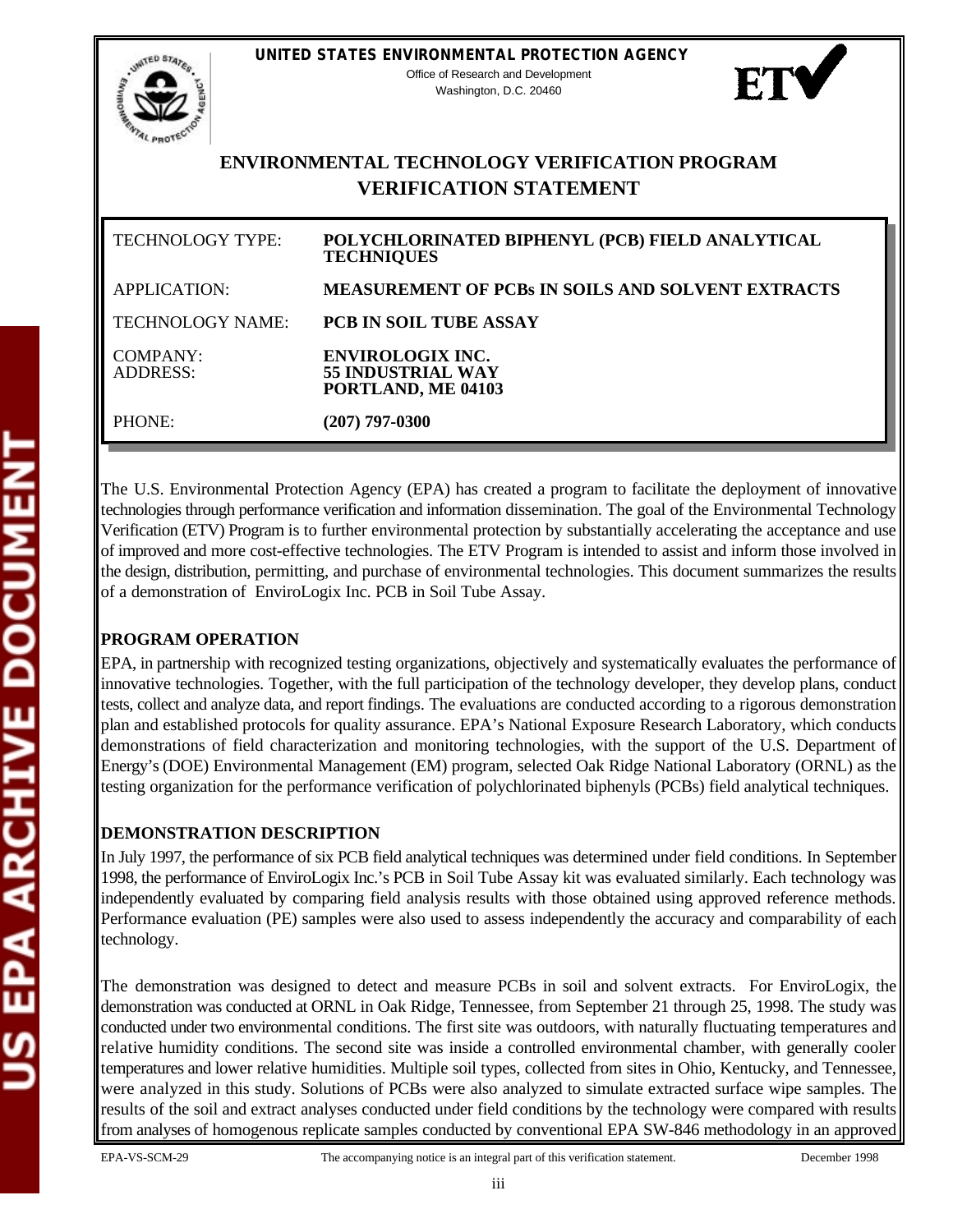reference laboratory. Details of the demonstration, including a data summary and discussion of results, may be found in the report entitled *Environmental Technology Verification Report: Immunoassay Kit, EnviroLogix Inc., PCB in Soil Tube Assay,* EPA/600/R-98/173.

# **TECHNOLOGY DESCRIPTION**

The EnviroLogix PCB in Soil Tube Assay applies the principles of enzyme linked immunosorbent assay (ELISA) to the determination of PCB. In such an assay, an enzyme has been chemically linked to a PCB molecule or PCB analog to create a labeled PCB reagent. The labeled PCB reagent (called a conjugate) is mixed with an extract of native sample containing the PCB contaminant. A portion of the mixture is applied to a surface (i.e., the inside of a test tube) to which an antibody specific for PCB has been affixed. The native PCB and PCB-enzyme conjugate compete for a limited number of antibody sites. After a period of time, the solution is washed away, and what remains is either PCB-antibody complexes or enzyme-PCB-antibody complexes attached to the test surface. The proportion of the two complexes on the test surface is determined by the amount of native PCB in the original sample. The enzyme present on the test surface is used to catalyze a color change reaction in a solution added to the test surface. Because the amount of enzyme present is inversely proportional to the concentration of native PCB contaminant, the amount of color development is inversely proportional to the concentration of PCB contaminant. The color development is quantified through the use of a hand-held photometer.

The EnviroLogix PCB in Soil Tube Assay is designed for semi-quantitative field screening for PCBs in soil. The kit is supplied with calibrators equivalent to 1 part per million (ppm) and 10 ppm PCB (Aroclor 1254) in soil. These calibrators are used to evaluate threshold levels of 1 and 10 ppm. A threshold level of 50 ppm can also be evaluated using the 10 ppm calibrator by preparing a 1:5 sample extract dilution into methanol. For the extract samples, the threshold levels are 0.4, 4, and 20 µg/mL.

# **VERIFICATION OF PERFORMANCE**

The following performance characteristics of the PCB in Soil Tube Assay were observed:

*Throughput:* Throughput was 8 samples/hour under outdoor conditions and 7 samples/hour under chamber conditions for one operator. This rate included sample preparation and analysis.

*Ease of Use:* One operator analyzed samples during the demonstration. Minimal training (4 h) is required to operate the kit, provided the user has a fundamental understanding of basic chemical and field analytical techniques.

*Completeness:* The PCB in Soil Tube Assay generated results for all 232 PCB samples for a completeness of 100%.

*False positive/negative results:* All of the blank samples (soils and extracts) were reported as the lowest reporting interval, which included zero; therefore, the percentage of false positive results was 0%. The kit reported no false negative results for extracts, and 4% (7 of 192 samples) for soils.

*Precision:* The overall precision—based on the percentage of combined sample sets where all four replicates were reported as the same interval—was 56% for the PE soils, 68% for the environmental soils, and 75% for the extracts.

*Accuracy:* Accuracy was assessed using PE soil and extract samples. Accuracy, defined as the percentage of the PCB in Soil Tube Assay results that agreed with the accepted concentration, was 78% for PE soils and 92% for extracts. In general, the fraction of samples that was biased high was comparable (10% for PE soils and 0% for extracts) to the fraction that was biased low (13% for PE soils and 8% for extracts).

*Comparability:* Comparability, like accuracy, was defined as the percentage of results that agreed with, was above (i.e., biased high), or was below (i.e., biased low) the reference laboratory result. The percentage of samples that agreed with the reference laboratory results was 82% for all soils (PE and environmental). The fraction of samples that was biased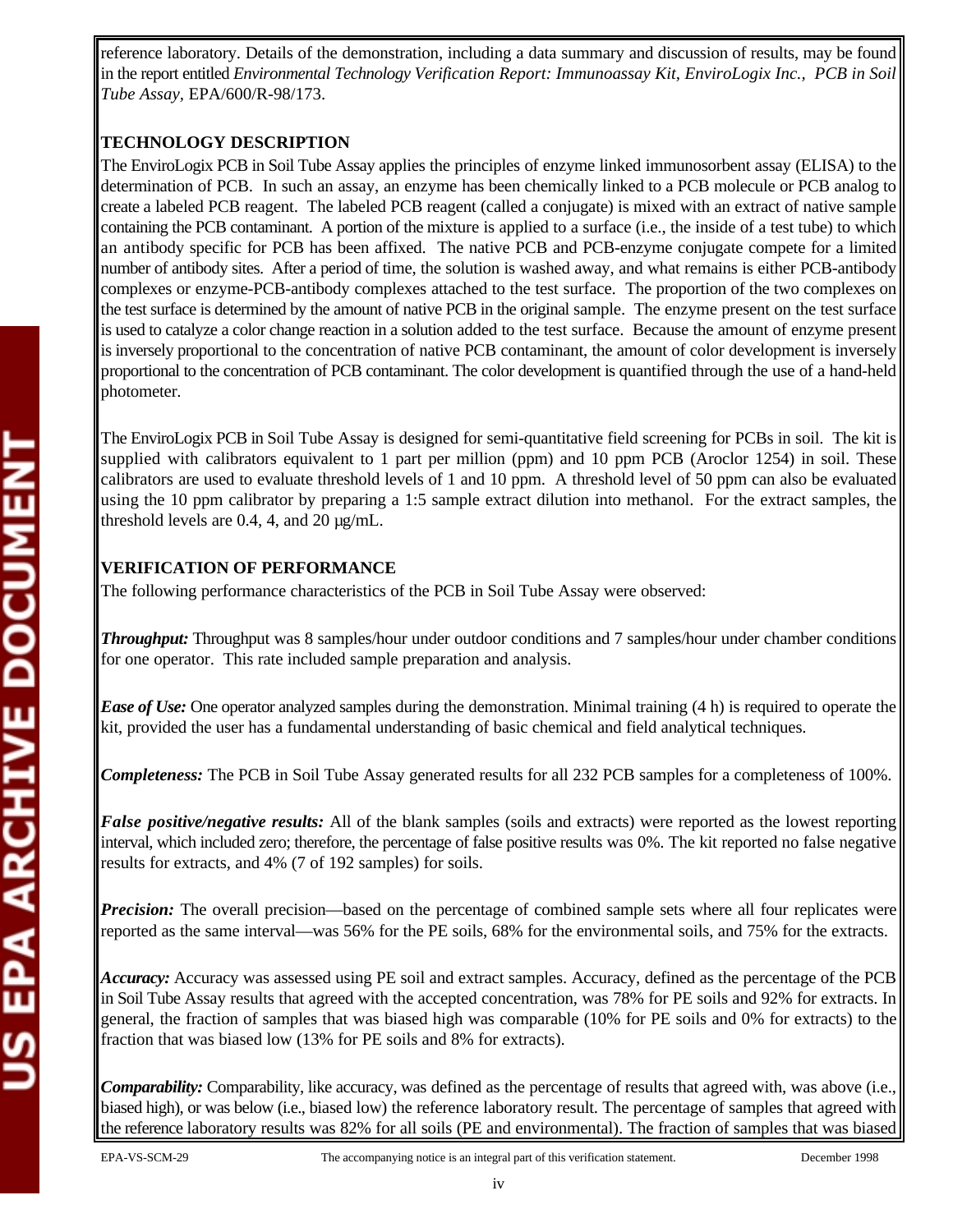high was again comparable (12%) to the fraction that was biased low (7%). Extract results could not be compared because no reference laboratory data was generated for these samples.

*Regulatory Decision-making:* One objective of this demonstration was to assess the technology's ability to perform at regulatory decision-making levels for PCBs, specifically 50 ppm for soils. For PE and environmental soil samples in the range of 40 to 60 ppm, 66% of the PCB in Soil Tube Assay results agreed with the reference laboratory, 32% were biased high, and 2% were biased low. The test kit results for this concentration range were different from what was observed for the entire data set in that the fraction of samples that were biased high was significantly higher (32% versus 12%).

*Data quality levels:* The performance of the test kit was characterized as unbiased, because most (78%) of the PCB in Soil Tube Assay results agreed with the certified PE values, but imprecise, because nearly half (44%) of the PE replicate results were not reported as the same interval. It should be noted that almost all of the imprecision occurred when the concentration of the sample was near one of the test kit's threshold values (i.e., 1, 10, or 50 ppm).

The results of the demonstration show that the PCB in Soil Tube Assay can provide useful, cost-effective data for environmental problem-solving and decision-making. Undoubtedly, it will be employed in a variety of applications, ranging from serving as a complement to data generated in a fixed analytical laboratory to generating data that will stand alone in the decision-making process. As with any technology selection, the user must determine if this technology is appropriate for the application and the project data quality objectives. For more information on this and other verified technologies, visit the ETV web site at *http://www.epa.gov/etv*.

Gary J. Foley, Ph.D. **Director** National Exposure Research Laboratory Office of Research and Development

**NOTICE**: EPA verifications are based on an evaluation of technology performance under specific, predetermined criteria and the appropriate quality assurance procedures. EPA makes no expressed or implied warranties as to the performance of the technology and does not certify that a technology will always, under circumstances other than those tested, operate at the levels verified. The end user is solely responsible for complying with any and all applicable Federal, State, and Local requirements.